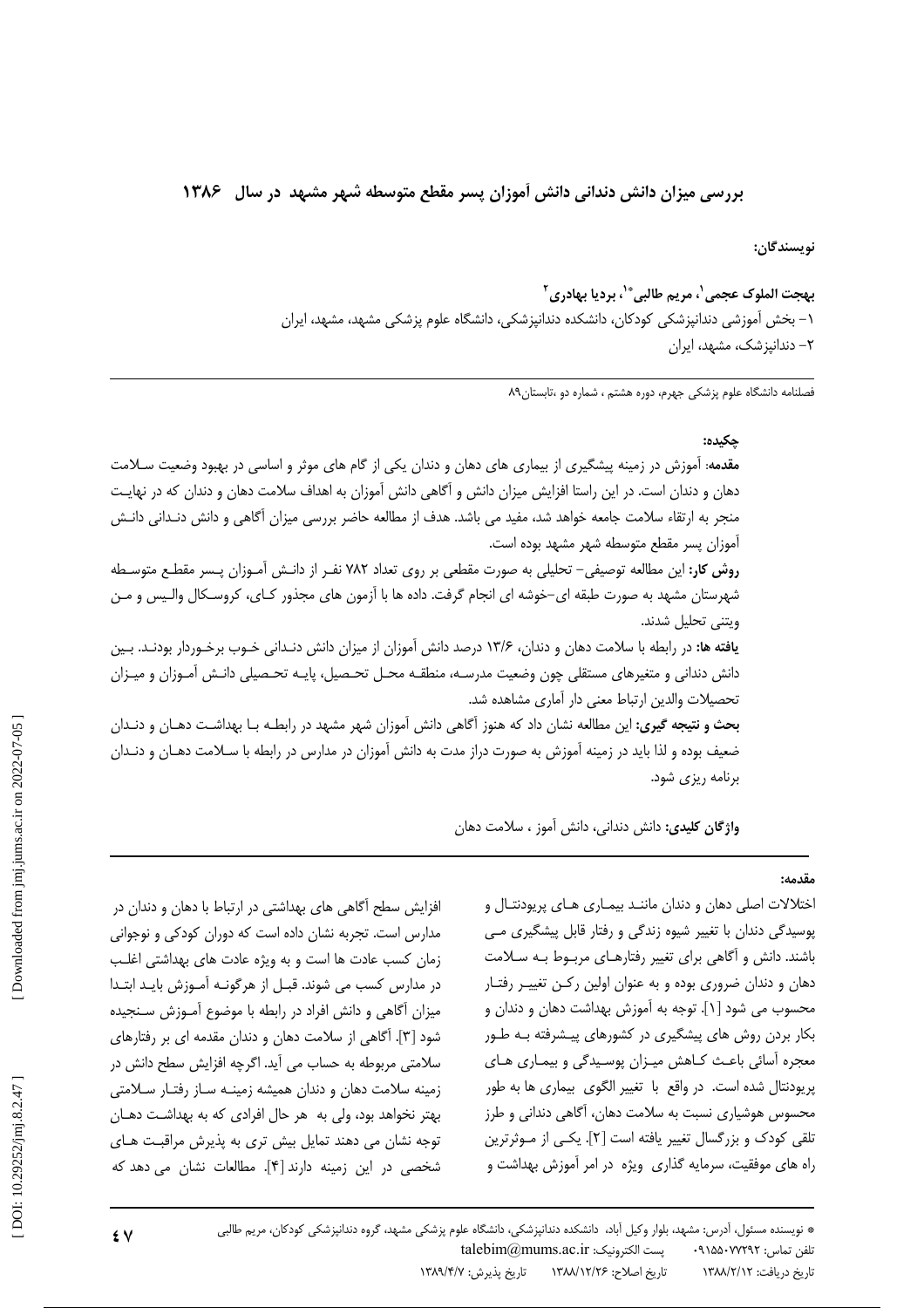اطلاعات اندکی در زمینـه رفتارهـای سـلامتی و میـزان آگـاهی دندانی کودکان و بزرگسالان در کشورهای در حال توسعه وجـود  $\mathcal{L}[\mathbf{r}_0 \mathbf{r}]$  دارد [۴ هدف از این مطالعه بررسی میزان دانش و آگاهی دانـش آمـوزان پسر مقطع متوسطه شهر مشهد در رابطه با سلامت دهان و دندان بوده است.

# روش کار:

مطالعه حاضر به صورت توصيفي- تحليلي بر روى تعداد ٧٨٢ دانش آموز پسر مقطع متوسطه شهرستان مشهد به صورت طبقـه ای- خوشه ای از نواحی هفت گانـه آمـوزش و پـرورش در سـال ١٣٨۶ انجام شد.

براساس بیش ترین مقدار ممکن با P=۰/۵، وضعیت آگاهی خوب با دقت ١/. و سطح اطمينان ٩٥ درصد حجم نمونـه بـراى هـر ناحیه حداقل ۱۰۰ نفر محاسبه شد. بنـابر ایـن از هفـت ناحیـه آموزش و پرورش شهر مشهد، حجم نمونه کل حداقل ۷۰۰ نمونه در نظر گرفته شد که در عمل از تعداد ۷۸۲ دانش آموز پرسش نامه پاسخ داده دریافت شد. روش گردآوری داده ها، پرسش نامـه ای بود که روائی آن توسط تعدادی از اساتید دندانپزشکی جامعـه نگر دانشکده دندانپزشکی مشهد مورد تایید قرار گرفت و پایائی آن نیز با استفاده از آزمون مجدد روی ۲۰ نفر انجام شد که با همبستگي ٻين آگـاهي دنـداني قبـل و بعـد برابـر ٢=٠/٧٣ بـا P<٠/٠٠١ مورد تائيد قرار گرفت.

براساس درصد ياسخ هاى صحيح يرسشنامه تاييد شده، دانـش دندانی دانش آموزان در سه دسته خـوب (بـیش از ۷۵ درصـد)، متوسط (۷۵–۵۰ درصد) و ضعیف (کمتر از ۵۰ درصد) ارزیابی شد. دانش آموزان پسر مقطع متوسطه انتخاب شده با كسب رضايت کتبی از والدین آن ها مورد مطالعه قرار گرفتند. تکمیل پرسشنامه توسط دانش آموز و بدون کمک مشاهده گر صورت گرفت. پس از گردآوری داده ها از روش های توصیفی و جهت مقایسه بین گروه ها از آزمون های من– ویتنی و کروسکال والـیس و مربـع کای استفاده شد. در همه آزمون ها، سطح معنی داری ۰/۰۵ در نظر گرفته شد.

## ىافته ها:

 $2\lambda$ 

مطالعه حاضر روى تعداد ٧٨٢ دانـش آمـوز در رده سـنى ١٧-١۵ ساله انجام شد. میزان آگاهی گروه مـورد مطالعـه در ۱۳/۶درصـد موارد مطلوب، در ۶۵/۱ درصد موارد متوسط و در ۲۱/۴ درصد نامطلوب بود. سطح دانش دندانی بـه طـور مـشخص در مـدارس  $\chi^{\check{}}$ غیرانتفاعی بیش تر از مدارس دولتـی (P=۰/۰۰۱ و ۱۴/۱۸= $\chi^{\check{}}$ جـدول ۱) و در منــاطق مرفــه بــیش از منــاطق محــروم بــود و ۵۵/۷۸= $\chi^{\nu}$ . دانش آمـوزان مقـاطع بـالاتر ميـزان P<۰/۰۰۱

آگاهی دندانی بالاتری نسبت به مقاطع پایین تر تحصیلی داشتند، ولـى ايـن تفـاوت از نظـر آمـارى معنـى دار نبـود (١٠/٠-P و  $\chi^{\rm V}$ =۷/۷۳ جــدول ۲). دانــش آمــوزان دارای یــدر و مــادر بــا تحصیلات بالاتر از آگاهی دندانی بالاتری بهره بودند (در پـدران  $\chi^{\tau}$ و ۲۷/۴۶=۲۷/۴۶ و در مادران ۲۰۰۲=۲ و ۲۱/۰۲ $\chi^{\tau}$ ۲۱/۰۲). مقايسه ميانگين درصـد ياسـخ هـاي صـحيح براسـاس وضـعيت مدرسه براساس آزمون من ويتني (P=۰/۰۰۳ و ۲/۹۲–Z=) نشان داد در مـدارس غیرانتفـاعی آگــاهی دنــدانی بــالاتر بــوده اســت. میانگین درصد پاسخ های صحیح براساس منطقه محل تحـصیل طبـــق آزمـــون كروســكال والــيس (۶۳/۷۵ و ۶۳/۷۵) داراي اختلاف معنی دار بوده است. بـه طـوری کـه ناحیـه ۴ آمـوزش ویرورش بیش ترین و ناحیه ۵ کم ترین میزان را از این نظـر بـه خود اختصاص داده اند. میانگین درصـد پاسـخ هـای صـحیح بـر اســاس يايـــه تحــصيلى طبـــق آزمـــون كروســكال والـــيس (.۰/۴۳ P=۰/۵ ) اختلاف معنى دارى نشان داد. به نحوى كـه دانش آموزان سال اول دبیرستان دارای پایین ترین میزان آگـاهی دندانی بودند (جدول ٣). بيش ترين پاسخ صحيح دانش آموزان به سؤال های شماره ۱۵،۱۰، ۱ و۲۰ بوده است. میزان آگـاهی مـورد تحت مطالعه نسبت به مواردی چون بوی بد دهـان، محـصولات مختلف فلوراید، اهمیت مسواک زدن در شب هـا وتعـداد دنـدان های دائمی انسان بالاتر و نـسبت بـه مـواردی چـون تـب خـال، فیشور سیلانت ، زمان رویش دندان های دائمی و لایه میکروبی روى دندان ها پايين بود (جدول ۴).

جدول ١: توزيع فراواني افراد تحت مطالعه بر اساس وضعيت مدرسه و سطح دانش دندانی

| کل                                                                     |                               | خوب                       |                                | متوسط |                     |                                 |       | دانش<br>دندانی  |
|------------------------------------------------------------------------|-------------------------------|---------------------------|--------------------------------|-------|---------------------|---------------------------------|-------|-----------------|
| درصد                                                                   | تعداد                         | در صد                     | تعداد                          | در صد | تعداد               | درصد                            | تعداد | وضعيت<br>مذر سه |
| $\mathcal{L}$ .                                                        | ۴۸۱                           | $\setminus \cdot / \cdot$ | ۴۸                             | 55/9  | ٣٢٢                 | $\Upsilon \Upsilon / \Upsilon$  | ۱۱۱   | دولتى           |
| $\mathcal{L}$ .                                                        | $\mathbf{r} \cdot \mathbf{v}$ | 19/7                      | ۵٨                             | 55/1  | ١٨٧                 | $\lambda/\epsilon$              | ۵۶    | غيرانتفاعى      |
| $\cdots$                                                               | <b>YAY</b>                    | $\frac{1}{\sqrt{2}}$      | $\backslash \cdot \mathcal{F}$ | 50/1  | $\rho \cdot \Delta$ | $\Gamma\backslash/\mathfrak{f}$ | ١۶٧   | کل              |
| $\chi^{\nu} = \frac{\mu}{\sqrt{2}}$<br>$P = \cdot / \cdot \cdot \cdot$ |                               |                           |                                |       |                     |                                 |       | نتيجه أزمون     |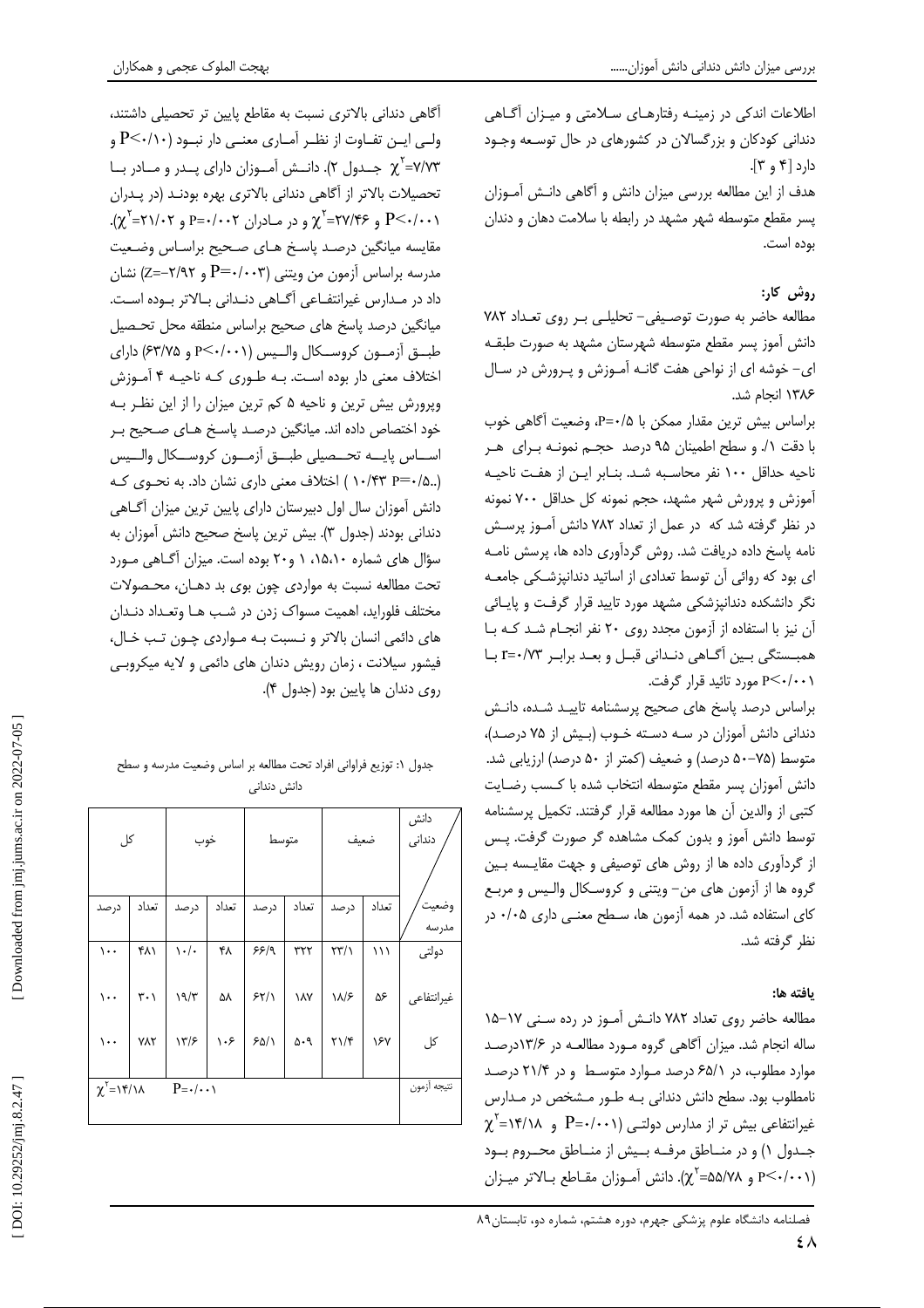| کل                                                          |       |      | خوب   |             | متوسط                       |                                | ضعيف  | دانش دندانی<br>پایه |
|-------------------------------------------------------------|-------|------|-------|-------------|-----------------------------|--------------------------------|-------|---------------------|
| درصد                                                        | تعداد | درصد | تعداد | درصد        | تعداد                       | درصد                           | تعداد | تحصيلى              |
| $\cdots$                                                    | ٢٩٢   | 15/5 | ۴۲    | 59/6        | ۱۷۴                         | ٢۶/٠                           | ٧۶    | سال اول             |
| ۱۰۰                                                         | ۲۴۶   | 15/7 | ٣۵    | $5V/\Delta$ | ۱۶۶                         | ۱۸/۳                           | ۴۵    | سال دوم             |
| $\mathcal{L}$ .                                             | ٢۴۴   | 11/9 | ٢٩    | 59/7        | ۱۶۹                         | ۱۸/۹                           | ۴۶    | سال سوم             |
| $\mathcal{L}$ .                                             | ٧٨٢   | 17/5 | ۱۰۶   | 50/1        | $\Delta \cdot \mathfrak{q}$ | $\Upsilon \backslash \Upsilon$ | ١۶٧   | کل                  |
| $\chi^{\prime} = \gamma/\gamma \tau$<br>$P = \cdot / \cdot$ |       |      |       |             |                             |                                |       | نتيجه أزمون         |

جدول ٢: توزيع فراواني افراد تحت مطالعه براساس پايه تحصيلي و سطح دانش دندانی

جدول ۳: مقایسه میانگین درصد پاسخ های صحیح برحسب پایه تحصیلی

| مىانە                   | انحراف معيار | ميانگين                          | یایه تحصیلی |
|-------------------------|--------------|----------------------------------|-------------|
| ۵۵                      | 10/19        | 56/15                            | سال اول     |
| ۶٠                      | 17/99        | 59/19                            | سال دوم     |
| ۶٠                      | 17/27        | $\Delta\lambda/\cdot$            | سال سوم     |
| ۶.                      | ۱۳/۷۵        | $\Delta\lambda/\gamma\gamma$     | کا ,        |
| $\chi^{\dagger} = 1.75$ |              | $P = \cdot / \cdot \cdot \Delta$ | نتيجه أزمون |

| جدول ۴: تفکیک سؤال های پرسشنامه به ترتیب براساس آگاهی دندانی |             |  |  |
|--------------------------------------------------------------|-------------|--|--|
|                                                              | دانش أموزان |  |  |

| آگاهی پایین           |       | آگاهی بالا                    |              |  |  |  |
|-----------------------|-------|-------------------------------|--------------|--|--|--|
| موارد مطرح شده        | شماره | موارد مطرح شده                | شماره        |  |  |  |
|                       | سؤال  |                               | سؤال         |  |  |  |
| بیماری تب خال         | ١۵    | علل بوي بد دهان               | $\mathsf{Y}$ |  |  |  |
| فيشورسيلانت           | ۱۰    | محصولات مختلف فلورايد         | ۱۳           |  |  |  |
| سن رويش اولين         | ١     | اهمیت مسواک زدن در            | ٩            |  |  |  |
| دندان کرسی دائمی      |       | شب ها                         |              |  |  |  |
| پلاک میکروبی روی      | ٢٠    | تعداد دندان های دائمی انسان   | ٢            |  |  |  |
| دندان ها              |       |                               |              |  |  |  |
| عوامل موثر در         | ۱۷    | بهترین روش برای پیشگیری       | ٨            |  |  |  |
| بهداشت لثه            |       | از پوسیدگی دندان ها           |              |  |  |  |
| جرم روى دندان ها      | ۱۸    | هدف از کاربرد فلوراید در دهان | ۱۲           |  |  |  |
|                       |       |                               |              |  |  |  |
| عواقب زود كشيدن       | ۵     | بهترين وسيله براى تميز كردن   | ۴            |  |  |  |
| دندانهای شیری         |       | بین دندان ها                  |              |  |  |  |
| میزان استفاده از خمیر | ۱۹    | مؤثرترین عامل در ایجاد        | ۱۶           |  |  |  |
| دندان فلورايده        |       | پوسیدگی دندان ها              |              |  |  |  |
| اقدام صحيح موقع       | ۶     | مواد غذایی موثر در پوسیدگی    | ٣            |  |  |  |
| اورژانس دندانپزشکی    |       | دندان ها                      |              |  |  |  |
| تغذيه صحيح براي       | ۱۴    | فواصل زماني مراجعه به         | ۱۱           |  |  |  |
| پیشگیری از پوسیدگی    |       | دندانپزشک                     |              |  |  |  |
| دندان ها              |       |                               |              |  |  |  |

## بحث و نتیجه گیری:

در مطالعه حاضر، میزان دانش دندانی دانش آموزان مدارس دولتی کم تر از مدارس غیرانتفاعی بـود. مـشابه ایـن نتیجـه در مطالعـه القادري( EL-Qaderi) و همكاران در سال ۲۰۰۴ اردن نيز بدست آمد و بر اساس آن در راستای ارتقاء سطح آگاهی دنـدانی، برنامـه آموزش بلند مدت بهداشت دهان و دندان برای مدارس دولتـی در اردن پیشنهاد شد [۵]. در مطالعه حاضر، دانش دندانی در منـاطق مرفه بیش از مناطق محروم بود. به نظر می رسد در مورد دانـش آموزان مدارس دولتے، بےرای آشناسـازی والـدین و فرزنـدان در خصوص سلامت دهان و دندان باید ممارست بیش تری به خـرج داد. همچنین براساس منطقـه محـل تحـصیل دانـش دنـدانی در ناحیه ۵ آموزش و پرورش (منطقه محروم) پایین تر و در منطقه ۴ (منطقه مرفه) به طور محسوسی بالاتر بود. معمولاً منطقــه محــل تحصیل دانش آموزان همان منطقه محل سکونت آنها می باشد و در نتیجه به نظر می رسد میزان آگاهی و مراقبت های دنـدانی در مناطق محروم تر کم تر می باشد. لذا پیشنهاد می شــود خــدمات آموزش سلامت دهان و دندان مبتنی بر نیازهای هـر منطقـه بـه صورت عادلانه توزیع شود. در ایـن راسـتا مـی تـوان از ظرفیـت دانشجویان دندانپزشکی به خصوص در زمان گذراندن واحد عملی جامعه نگر استفاده کرد. نتایج مطالعه خوشـخونژاد و همکـاران در سال ۲۰۰۰ در ایران که بر روی آگاهی دندانی دانشجویان صورت گرفته، چندان با یافته های تحقیق حاضر همخوانی نـدارد. در آن مطالعه تحصيلات والدين و محل زندگي دانـشجويان تاثيرزيـادي روی تاریخچـه دندانپزشـکی و رعایـت بهداشـت دهـان ودنـدان نداشته است. به نظر می رسد در این سنین دانسته های مربوط به بهداشت دهان و دندان در واقع آمیـزه ای از برنامـه هـای رسـانه های گروهی و اطلاع رسـانی در جامعـه بــوده اسـت. در مطالعــه خوشخونژاد وضعيت اقتصادى اجتماعي خانواده ها موثرترين عامل در سلامت دهان و دندان ذکر شده است کـه مـشابه بـا مطالعـه حاضر می باشد. این مورد از ویژگی کشورهای در حال رشد است که وضعیت اقتصادی نامناسب و پایین بودن سطح تحصیلات بـر فرايند يادكيرى موضوعات بهداشتى تاثير نامطلوب دارد [۶].

بر اساس نتايج مطالعه حاضر، آگاهي دنداني دانش آموزان مقــاطع تحصیلی پایین تر نسبتاً پایین تر بوده است. به هرحال به منظـور ارتقاء سطح أگاهي بايد اطلاع رسـاني از همـان مرحلـه نخـست تداوم داشته و نتیجه کار در هر دوره آموزشی مـورد ارزیـابی قـرار گیرد. مطالعه هدمن (Hedman) و همکاران در سوئد نیز نشان داد میزان دانش دندانی دانش آموزان با سن بالاتر از دانـش آمــوزان جوان تر بهتر بوده است [٧].

دانش آموزان با تحـصیلات بـالاتر والـدین، در مطالعـه حاضـر از آگاهي دنداني بالاتري برخوردار بودند. اهميت نقش والدين در

 $59$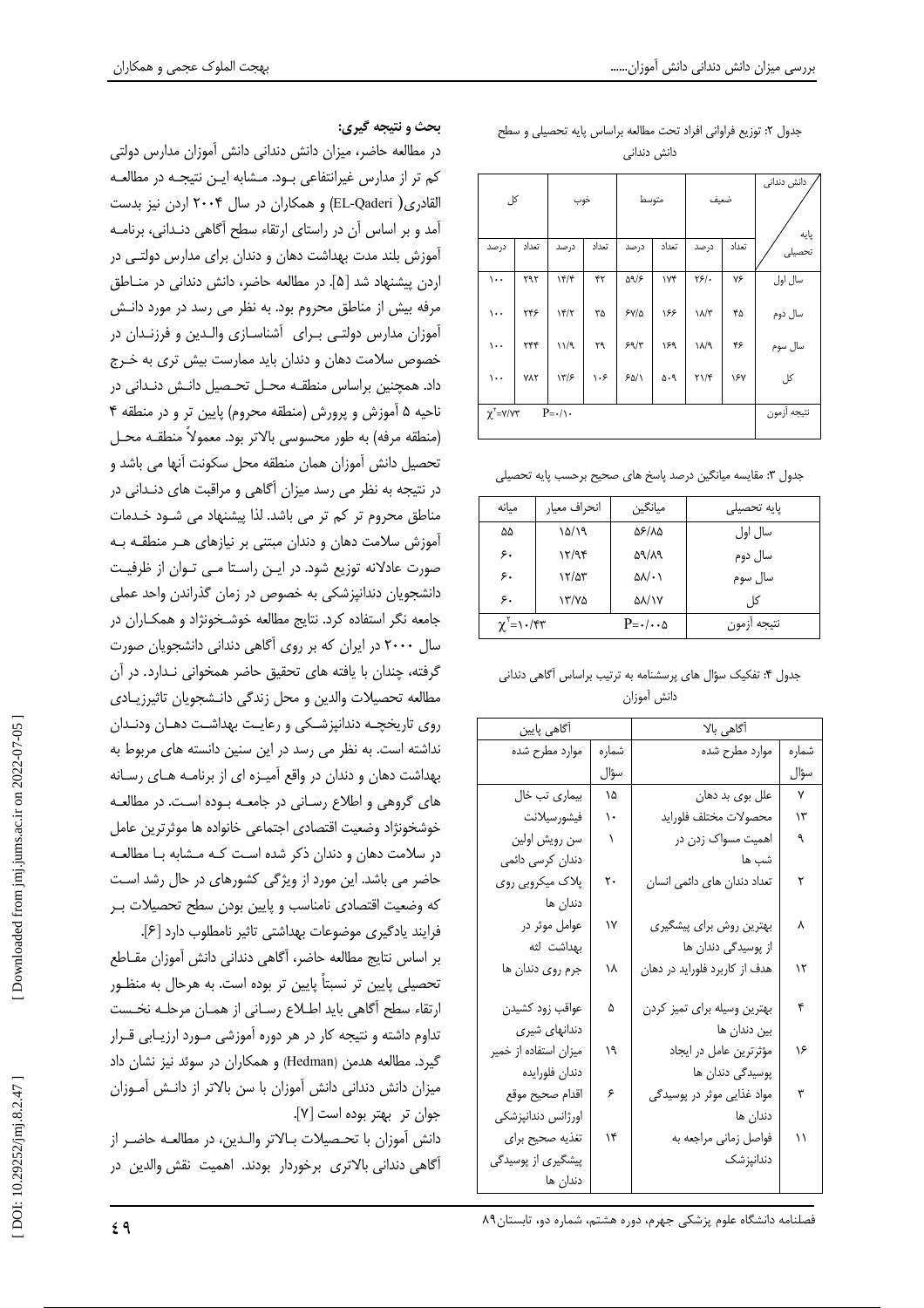بهداشت دهـان و دنـدان دانـش آمـوزان در مطالعـه الاوميـرى ( AL-Omiri) و همکاران در اردن نیز مورد تائید قرار گرفت و در این راستا برنامه ریزی برای آموزش جامع سلامت دهان و دنـدان هم برای دانش آموزان و هم برای والدین ضروری شناخته شد. در واقع هوشیاری و آگاهی دادن به فرزندان اهمیت زیادی دارد ولی دانش دندانی والدین به طور محسوسی بر مراجعات دندانپزشکی و سلامت دهان و دندان تاثیر گذار بوده است [۳]. مطالعه پترسـون (Petersen) و همکاران در نوجوانان چینی نشان داد رفتارهای مرتبط با سلامت دهان و دندان بـا شـرايط اجتمـاعي اقتـصادي، برنامه های آموزشی در مدارس و دوستان و اطرافیـان ارتبـاط مـستقيم داشــته اســت [٨]. در تحقيــق يوتــانن (Poutanen ) و همکاران در بررسی آگاهی و عملکرد والدین دارای فرزند محصل مشخص شد در برنامه های ارتقاء سلامت دهـان بایـد بـر نقـش والدين تاكيد شود [٩]. ديياولو ( Depaola ) در بررسي خود نــشان داد آموزش سلامت دندانی باید همواره با علم روزسـازگار شـود و یافته های جدید بکار گرفته شـود تـا بـه شـکل حرفـه ای و بـه صورت یک عادت نیکو در افراد جایگزین شود [۱۰].

در مورد سوالات مطرح شده در زمینه بهداشت دهان و دنـدان در پرسشنامه، آگاهی دانش آموزان نسبت بـه پوسـیدگی دنـدانی در قیاس با بهداشت لثه و پریودنتال و بیماری های دیگر دهان مثـل تب خال بیش تر بود. بـا وجـودی کـه عمـوم ایـن افـراد دارای اطلاعات کلی راجع به مـوارد پیـشگیری از پوسـیدگی دنـدانی و فلورايد بودند، امـا بـراى مثـال فقـط ٣٢/۶ درصـد راجـع بـه فیشورسیلانت و کاربرد آن آگاهی داشتند. در مطالعـه الانـصاری ( AL-Ansari) و همکاران در کویت در کالج پسرانه نشان داد ک آگاهی آن ها نسبت به سلامت دهـان و دنـدان پـایین بـوده امـا در حالی که آگاهی نسبت به مواردی چون مسواک و خمیردنـدان

بهتر بوده ولی شناختی از پلاک باکتریال نداشته اند. بدین ترتیب مشخص می شود در مواردی که آگاهی از سـلامت دهـان بهتـر بوده، همیشه رفتارمناسب را به دنبال نداشته است. لـذا بـه نظـر می رسد برای پذیرش عادات جدید نیاز به آموزش های مـداوم و تاثیر گذار می باشد [۴].

در مطالعه ژو (Zhu) و همکاران نیز مشخص شد در حالی کـه ۰/۲ از کودکان ۱۲ ساله و  $\langle \rangle'$  از نوجوانان ۱۸ سـاله سـه دقیقـه یـا بیش تر جهت مسواک زدن زمان صرف کرده اند و نـوع مـسواک مناسب را می شناختند، ولی به طور مـشخص اطلاعـی در مـورد پلاک میکروبیال و بیماری های شایع دهان نداشتند. علت ایـن مورد، عدم وجود آموزش مدون و آگاهی ندادن به جامعـه در ایـن زمينه ذكر شده است [٢].

اجرای برنامه های آموزش سلامت دهان، نقش بـسیار مهمـی در ارتقاء سلامت جامعه به خصوص در مقـاطع دبـستان و راهنمـائی ایفاء می کند و از اهمیت ویژه ای برخوردار است. بـه عـلاوه بـا کمک نیروهای صاحب نفوذ در جامعه و با سیاست گذاری و ارتقاء سلامت دهان بايد براى بهبود عـادات سـلامت دهـانى، ملاقـات های مرتب دندانیزشکی و کنترل بیماری های دهانی تلاش کرد. در مطالعه الاومیری (AL-Omiri) و همکاران نیز مشخص شد در حـالی کـه ۷۰ درصـد از دانـش آمـوزان ۱۴ سـاله از ژنژیویـت و خونریزی لثه مطلع بودند، ولی فقط ۱۵ درصد در مورد نقش یلاک دندانی آگاهی داشته و یا آن را با تغییر رنگ دندانی اشـتباه گرفته بودند. نتیجهگیری مطالعه حاضر نشان داد آموزش سلامت دهان و دندان ضعیف می باشد و آگاهسازی در زمینه بیماری هـای لثه و پريودنتـال و فاكتورهـاي مـوثر در آن بايـد اطـلاع رسـاني افزايش يابد.

# **References:**

6. Khoshkhonegad A, Mirvani SH. Oral hygiene believes among the students of the Shahid Dastgheib teachering training center. Dent J Mashhad 2000; 1: 24. (Persian)

7. Hedman E, Ringberg C, Gabre P. Knowledge and attitude to oral health and oral diseases among young adolescents in Sweden. Swed Dent J 2006: 30(4): 147-54. 8. Petersen P. Jiang H. Peng B. et al. Oral and general health behaviors among Chinese urban adolescents. Com Dent Oral Epidem 2008; 36(1): 76-84.

9. Poutanen R, Lahti S, Seppa L, et al. Oral health-related knowledge, attitudes, behavior, and family characteristics among Finnish schoolchildren with and without active initial caries lesions. Acta Odontol Scand 2007; 65(2): 87-96.

Dapaola DP. The revitalization of US dental  $10<sup>1</sup>$ education. J Dent Educ 2008; 72(2 Suppl): 43-5.

 $\circ$ .

<sup>1.</sup> Jabbarifar E. Social dentistry, oral and health

essentials. 1<sup>st</sup> ed. Isfahan: Isfahan Univ Med Sci Pub: 2004: 80-92. (Persian)

<sup>2.</sup> Zhu L, Petersen P, Wang H, et al. Oral health knowledge, attitudes and behavior of children and adolescents in china. Int Den J 2003; 53: 289-98.

<sup>3.</sup> AL-Omiri MK, AL-Wahadni AM, Saeed KN. Oral health attitudes, knowledge and behavior among school children in North Jordan: J Dent Edu 2006; 70: 179-87.

<sup>4.</sup> AL-Ansari J, Honkala E, Honkala S. Oral health knowledge and behavior among male health sciences college students in Kuwait. BMC Oral Health 2003;  $3(1): 2$ 

<sup>5.</sup> EL-Qaderis SS, Taani DQ. Oral health knowledge and dental health practices among school children in Jerash district/Jordan. Int J Dent Hygiene 2004; 2(2): 78-85.